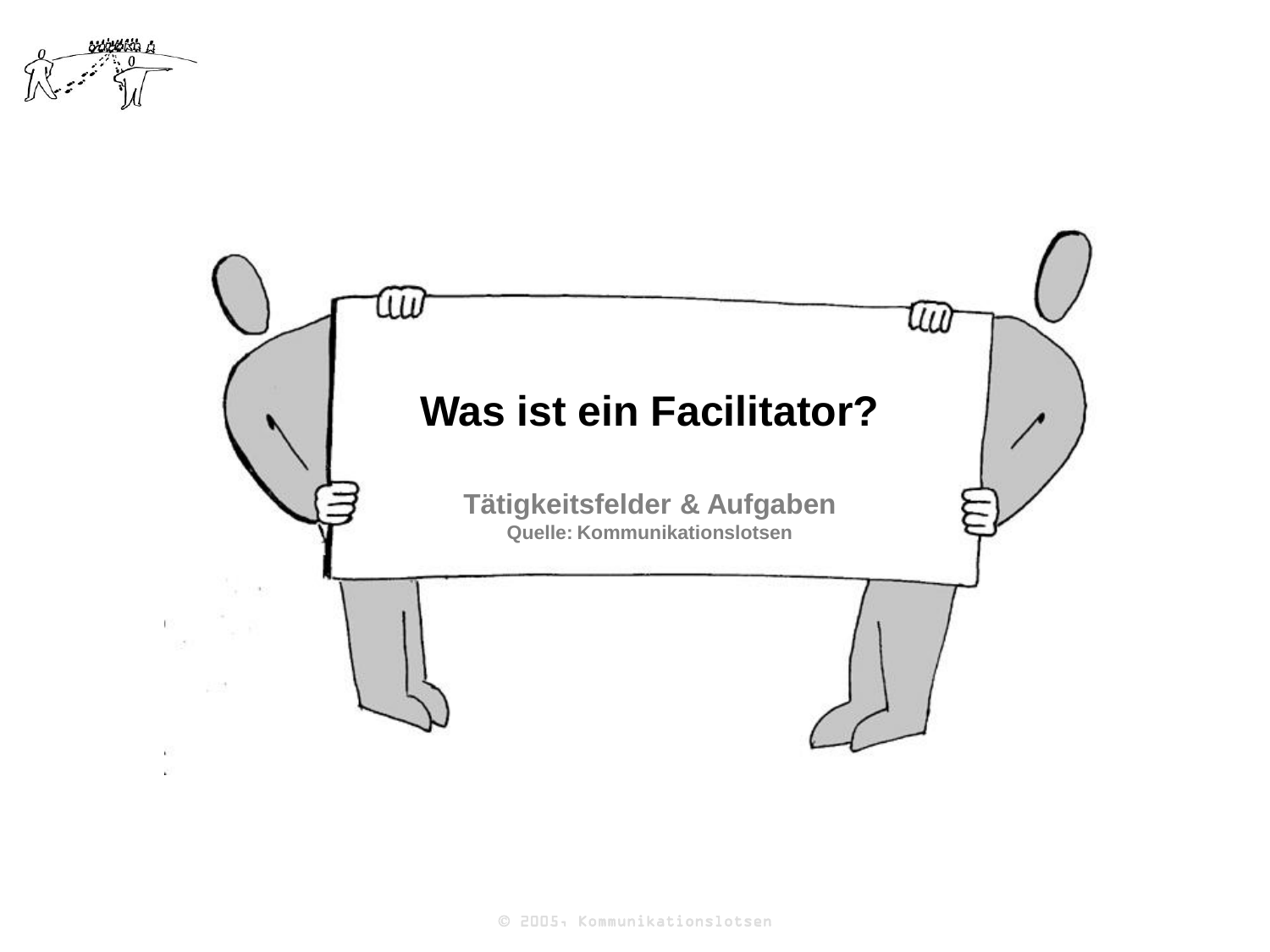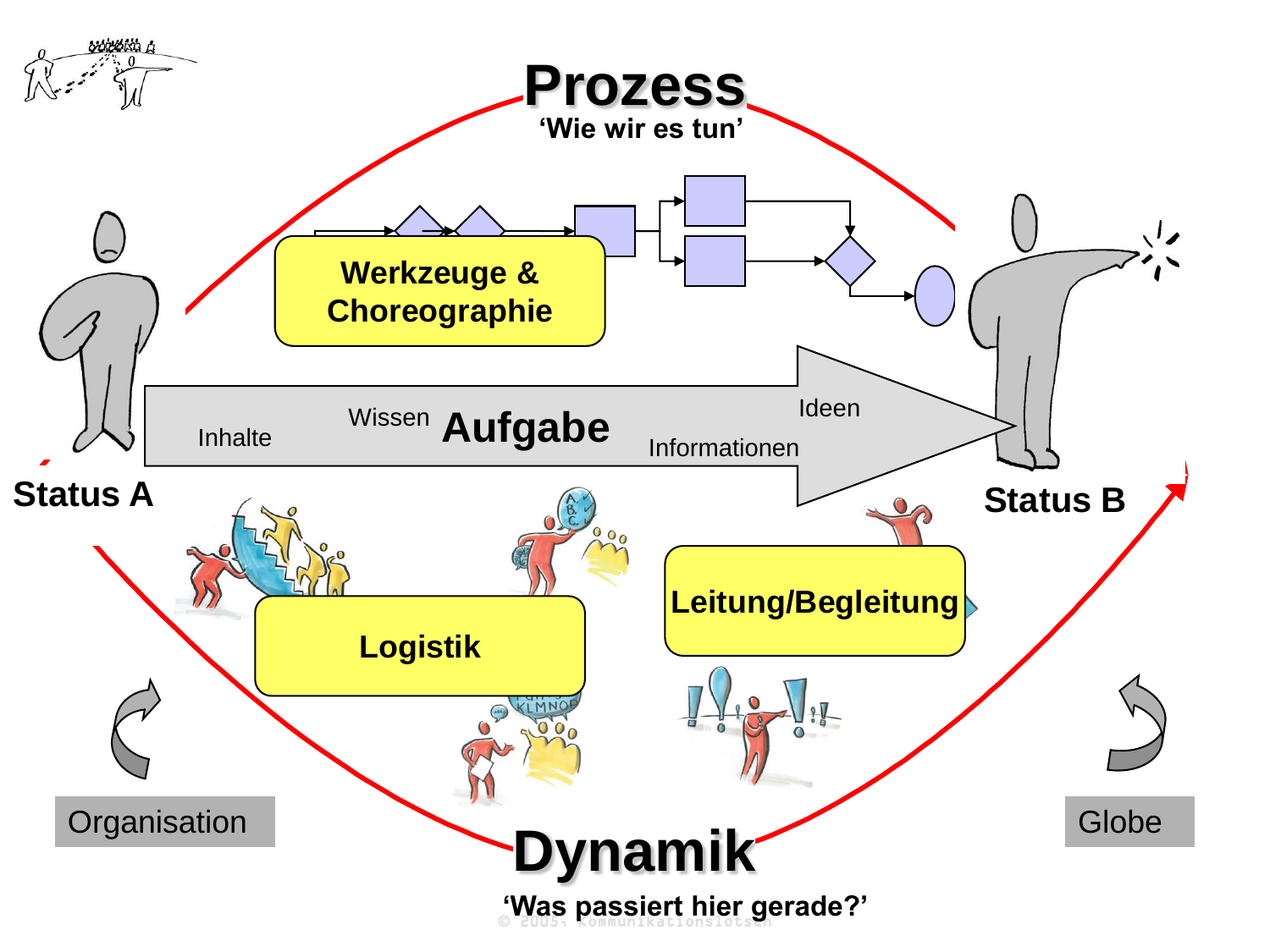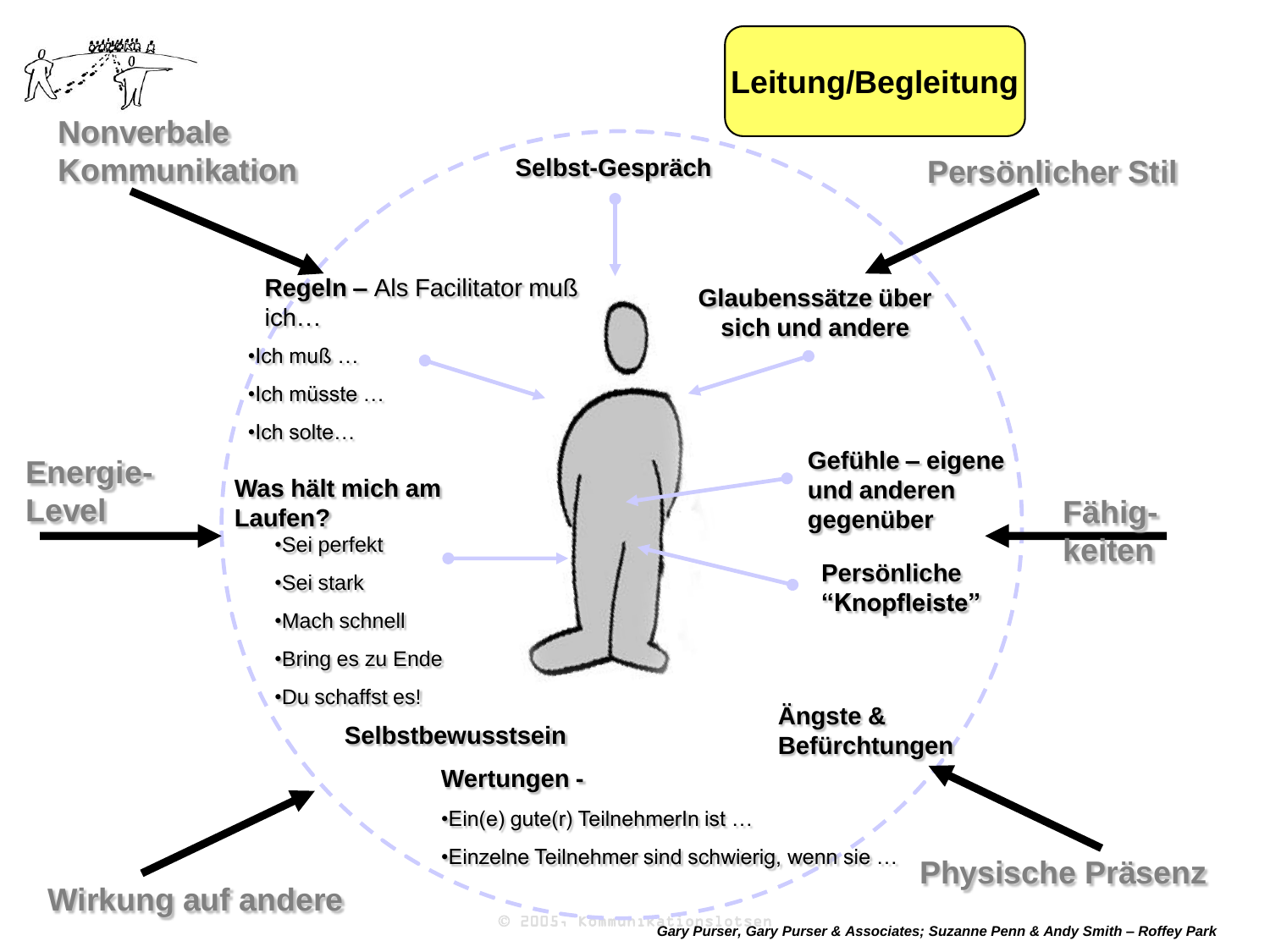

Manage

- Concerned with doing things right
- Takes the short term view
- Concentrates on how
- Thinks in terms of adminstration and the present
- Set's the plan: the pace
- Hopes people will complete their tasks



Leader

- Concerned with doing the right thing
- Takes the long term view



- Thinks in terms of innovation, develop ment, and the future
- Set' the vision the tone and the direction
- Hopes people will follow

## Quelle: Jackie Parker





- Concerned with helping people do things together
- Helps people to articulate a view
- Helps people **concentrate**
- Helps people think and communicate their thoughts
- Helps people understand tone, see, direction, and function at reqiured pace
- Helps people engage in a process